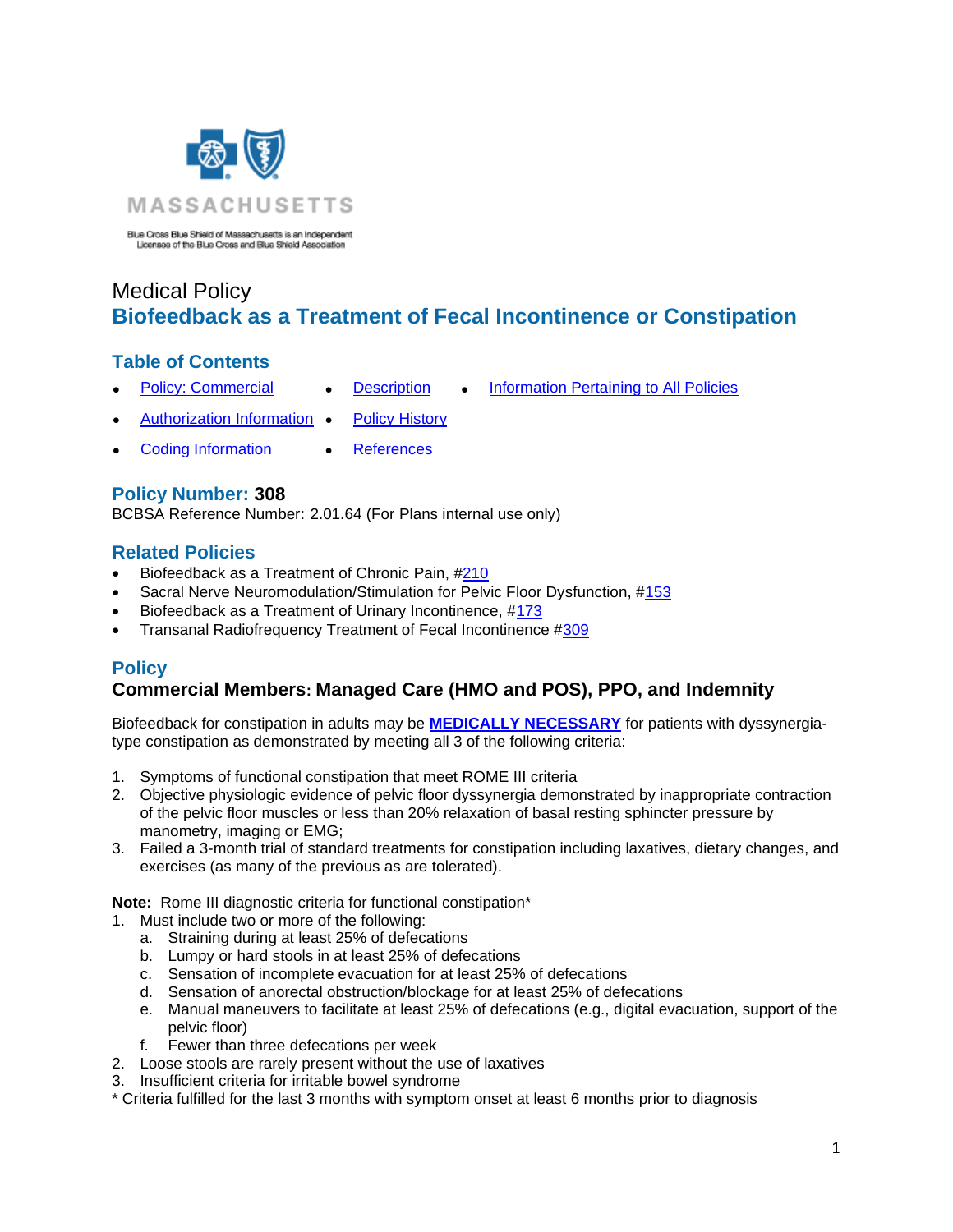Rome III diagnostic criterion for dyssynergic defecation:

Inappropriate contraction of the pelvic floor or less than 20% relaxation of basal resting sphincter pressure with adequate propulsive forces during attempted defecation

### **Guidance on Biofeedback Protocol**

The recommended treatment course for patients with constipation who meet criteria is up to 6 biofeedback sessions over 3 months.

Biofeedback is considered **[INVESTIGATIONAL](https://www.bluecrossma.org/medical-policies/sites/g/files/csphws2091/files/acquiadam-assets/Definition%20of%20Med%20Nec%20Inv%20Not%20Med%20Nec%20prn.pdf#page=1)** as a treatment of constipation in adults and children in all other situations

Biofeedback is considered **[INVESTIGATIONAL](https://www.bluecrossma.org/medical-policies/sites/g/files/csphws2091/files/acquiadam-assets/Definition%20of%20Med%20Nec%20Inv%20Not%20Med%20Nec%20prn.pdf#page=1)** as a treatment of fecal incontinence in adults and children.

# <span id="page-1-0"></span>**Prior Authorization Information**

#### **Inpatient**

• For services described in this policy, precertification/preauthorization **IS REQUIRED** for all products if the procedure is performed **inpatient**.

**Outpatient**

• For services described in this policy, see below for products where prior authorization **might be required** if the procedure is performed **outpatient**.

|                                              | <b>Outpatient</b>                            |
|----------------------------------------------|----------------------------------------------|
| <b>Commercial Managed Care (HMO and POS)</b> | Prior authorization is <b>not required</b> . |
| <b>Commercial PPO and Indemnity</b>          | Prior authorization is not required.         |

### <span id="page-1-1"></span>**CPT Codes / HCPCS Codes / ICD Codes**

*Inclusion or exclusion of a code does not constitute or imply member coverage or provider reimbursement. Please refer to the member's contract benefits in effect at the time of service to determine coverage or non-coverage as it applies to an individual member.* 

*Providers should report all services using the most up-to-date industry-standard procedure, revenue, and diagnosis codes, including modifiers where applicable.*

### **CPT Codes**

| <b>CPT codes:</b> | <b>Code Description</b>                                                              |
|-------------------|--------------------------------------------------------------------------------------|
| 90875             | Individual psychophysiological therapy incorporating biofeedback training by any     |
|                   | modality (face-to-face with the patient), with psychotherapy (eg, insight oriented,  |
|                   | behavior modifying or supportive psychotherapy); approximately 20-30 minutes         |
| 90876             | Individual psychophysiological therapy incorporating biofeedback training by any     |
|                   | modality (face-to-face with the patient), with psychotherapy (eg, insight oriented,  |
|                   | behavior modifying or supportive psychotherapy); approximately 45-50 minutes         |
| 90901             | Biofeedback training by any modality                                                 |
| 90912             | Biofeedback training, perineal muscles, anorectal or urethral sphincter, including   |
|                   | EMG and/or manometry, when performed; initial 15 minutes of one-on-one physician     |
|                   | or other qualified health care professional contact with the patient                 |
| 90913             | Biofeedback training, perineal muscles, anorectal or urethral sphincter, including   |
|                   | EMG and/or manometry, when performed; each additional 15 minutes of one-on-one       |
|                   | physician or other qualified health care professional contact with the patient (List |
|                   | separately in addition to code for primary procedure)                                |

### **ICD-10 Diagnosis Codes**

| $ICD-10-CM$ |                                 |
|-------------|---------------------------------|
| Diagnosis   |                                 |
| codes:      | <b>Code Description</b>         |
| K59.02      | Outlet dysfunction constipation |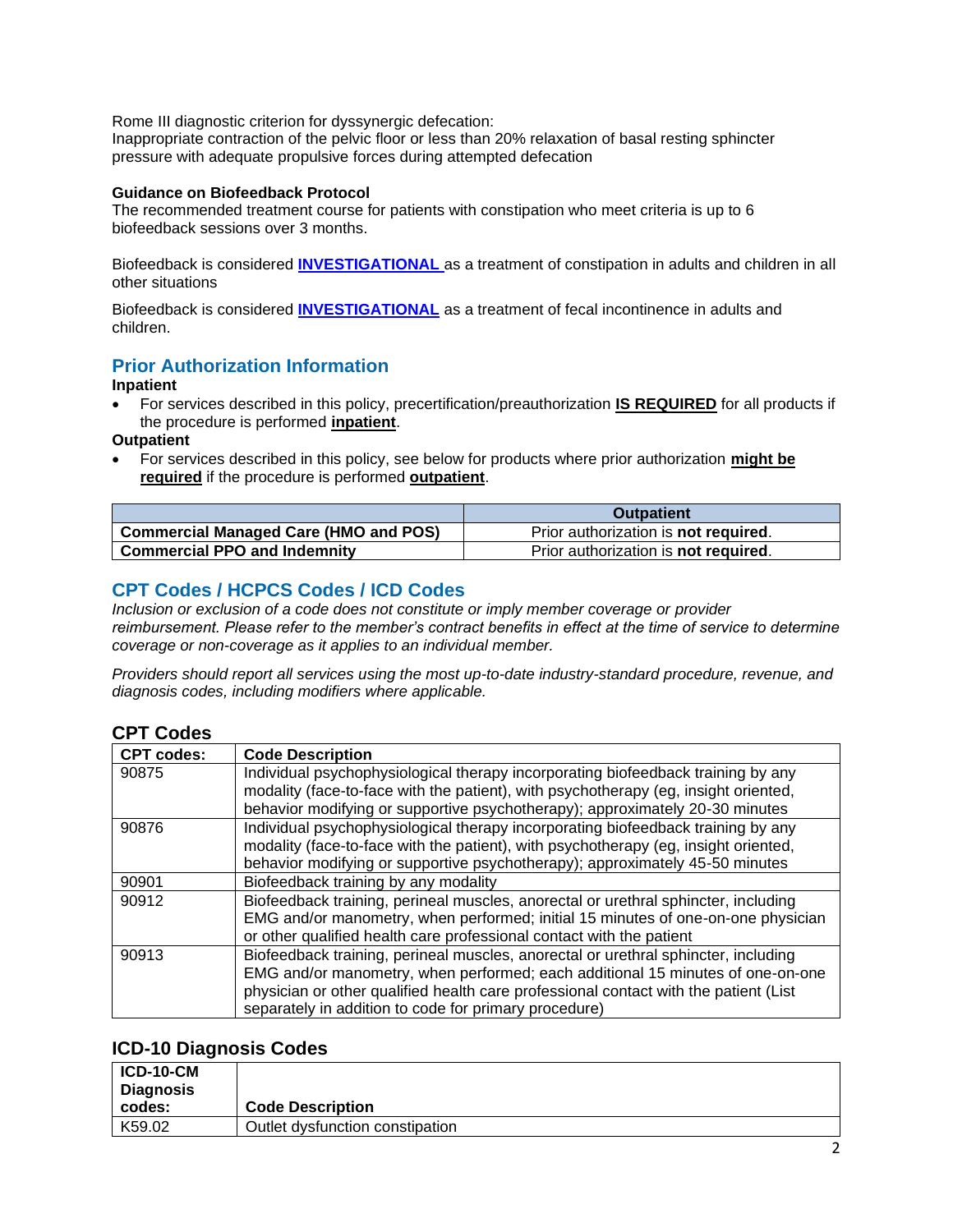### **ICD-10 Procedure Codes**

| ICD-10-PCS<br>procedure |                         |
|-------------------------|-------------------------|
| codes:                  | <b>Code Description</b> |
| GZC9ZZZ                 | <b>Biofeedback</b>      |

### <span id="page-2-0"></span>**Description**

### **Fecal Incontinence and Constipation**

#### **Adults**

Fecal incontinence in adults is the recurrent uncontrolled passage of fecal material. Pathophysiology of the disorder ranges from abnormalities in intestinal motility (diarrhea or constipation) to poor rectal compliance, impaired rectal sensation, or weak or damaged pelvic floor muscles. There is no increase in mortality attributable to fecal incontinence. Morbidity includes skin breakdown and urinary tract infections. Fecal incontinence may affect the quality of life by restricting work, recreation, and activities related to "getting out of the house," impaired social role function, diminished sexual activity, and increase of social isolation due to embarrassment. Fecal incontinence can bring about the loss of independence and mobility. It is the second most common reason for elderly institutionalization. The most common causes of fecal incontinence in adults are obstetric trauma coupled with age-related degeneration, previous anorectal surgery, rectal prolapse, and perineal trauma. In many individuals, the condition is multifactorial, involving a combination of structural, physiological, and psychosocial factors. Conventional interventions to treat fecal incontinence include dietary recommendations (eg, fiber), bowel and toilet schedules, and medications (eg, bulking or antidiarrheal agents).

Constipation refers to infrequent bowel movements and difficulty expelling stool during defecation. Primary constipation is categorized into 3 groups. The most common type is normal-transit constipation in which there is a normal rate of stool movement, but patients feel constipated and may complain of abdominal pain and/or bloating. In the second type, slow-transit constipation, the stool moves more slowly through the colon and individuals often experience a limited urge to defecate. The third type, dyssynergic defecation, refers to a loss of ability to coordinate contractions of the pelvic floor muscles and to relax the anal sphincter during defecation. Patients often report an inability to defecate despite the urge to do so. There are also secondary causes of constipation such as the use of certain medications, including opioids and psychoactive drugs; neurologic, endocrine, or metabolic disorders; structural abnormalities; and lifestyle factors. Conventional treatment includes dietary changes (ie, adequate fiber and fluid intake), use of supplemental bulking substances, exercises, and medications.

#### **Children**

In children, most cases of fecal incontinence and constipation are functional, in which structural, endocrine, or metabolic diseases have been ruled out. Factors contributing to functional incontinence and constipation are fear and/or pain associated with large, hard stools. This leads to retentive posturing in approximately half the children with chronic constipation (ie, the avoidance of defecation by purposefully contracting the external anal sphincter, also termed anismus or paradoxical sphincter contraction). Customary or conventional medical intervention includes dietary changes, bowel, and toilet scheduling, softening agents, and education. Behavioral interventions aim to restore normal bowel habits through toilet training, reward and incentive contingency management programs, desensitization of phobia and fear, or skill-building and goal-setting techniques with home practice. Counseling and psychotherapy provide support to the child and address social and psychological problems.

#### **Biofeedback**

Biofeedback, a technique intended to teach patients self-regulation of certain physiologic processes not normally considered to be under voluntary control, is used for various conditions and is proposed as a treatment of fecal incontinence and constipation.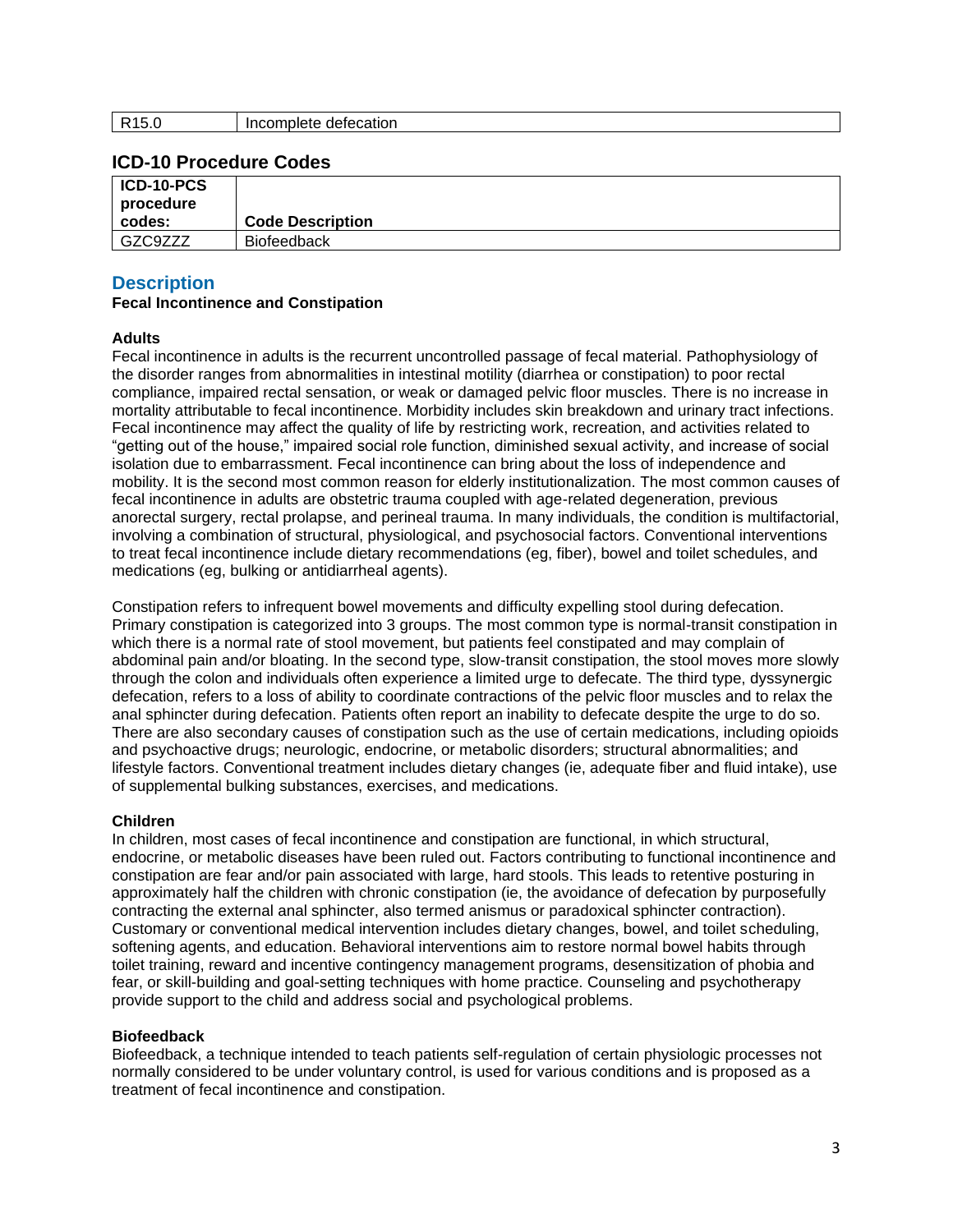Biofeedback training for fecal incontinence focuses on improving the ability to voluntarily contract the external anal sphincter and puborectalis muscles in response to rectal filling and to decrease the delay in response to a sensation of distension. For constipation, biofeedback aims to teach patients how to tighten and relax their external anal sphincter to pass bowel movements.

Biofeedback attempts to improve rectal sensory perception, strength, coordination, or some combination of these 3 components. Sensory training involves inducing intrarectal pressure using a balloon feedback device. A manometric balloon probe is inserted into the rectum, and the balloon is filled with air to produce a sensation of rectal filling. Strength training uses either anal canal pressure (manometric) or intra-anal electromyography feedback of pelvic floor muscles. The purpose is to strengthen the force of the pelvic floor muscle contraction without including rectal distention. Some training increases endurance (duration of external anal sphincter contraction) as well as peak strength. Coordination training uses pressure feedback of intrarectal balloon distention with a water-perfused catheter or Schuster-type balloon probe and pelvic floor muscle contractions in a simultaneous feedback display. The purpose of coordination training is to synchronize the contraction of the external anal sphincter with the relaxation of the internal anal sphincter.

Biofeedback techniques convert the physiologic measures from an intra-anal electromyography sensor, anal manometric probe (measuring intra-anal pressure), or perianal surface electromyography electrodes to either a visual or audio display for feedback. Ultrasound has also been used to show patients' contraction of the anal sphincter on a screen. Biofeedback training is done alone or in combination with other behavioral therapies designed to teach relaxation. Training sessions are performed in a quiet, nonarousing environment.

### **Summary**

Biofeedback is a technique to teach patients self-regulation of physiological processes not generally considered to be under voluntary control; a variety of approaches and devices are available. Among possible indications, biofeedback is proposed as a treatment for fecal incontinence and constipation.

For individuals who have fecal incontinence who receive biofeedback, the evidence includes randomized controlled trials (RCTs) and systematic reviews. Relevant outcomes are symptoms, functional outcomes, and quality of life. One RCT reported a significantly greater decrease in fecal incontinence symptoms with biofeedback plus exercise training compared with exercise training alone; however, most trials have not shown a significant benefit. Systematic reviews have not found that biofeedback plus conventional therapy provides an additional benefit compared with conventional therapy alone. The evidence is insufficient to determine that the technology results in an improvement in the net health outcome.

For individuals who have constipation other than dyssynergia-type constipation who receive biofeedback, the evidence includes RCTs and systematic reviews. Relevant outcomes are symptoms, functional outcomes, and quality of life. A systematic review of RCTs found a benefit of biofeedback as a treatment for constipation in adults. Conclusions of the systematic review were limited by variability in patient populations (which combined both dyssynergia-type and non-dyssynergia-type), comparator groups, and outcome measures, and biofeedback was not clearly beneficial for nondyssynergia types of constipation. A systematic review conducted in children also found no clear benefit of biofeedback when added to medical management. The evidence is insufficient to determine that the technology results in an improvement in the net health outcome.

<span id="page-3-0"></span>For individuals who have dyssynergia-type constipation who receive biofeedback, the evidence includes RCTs and a systematic review. Relevant outcomes are symptoms, functional outcomes, and quality of life. Several well-conducted RCTs focusing on patients with dyssynergia-type constipation have reported benefits in a subgroup of patients meeting well-defined criteria. The evidence is sufficient to determine that the technology results in an improvement in the net health outcome.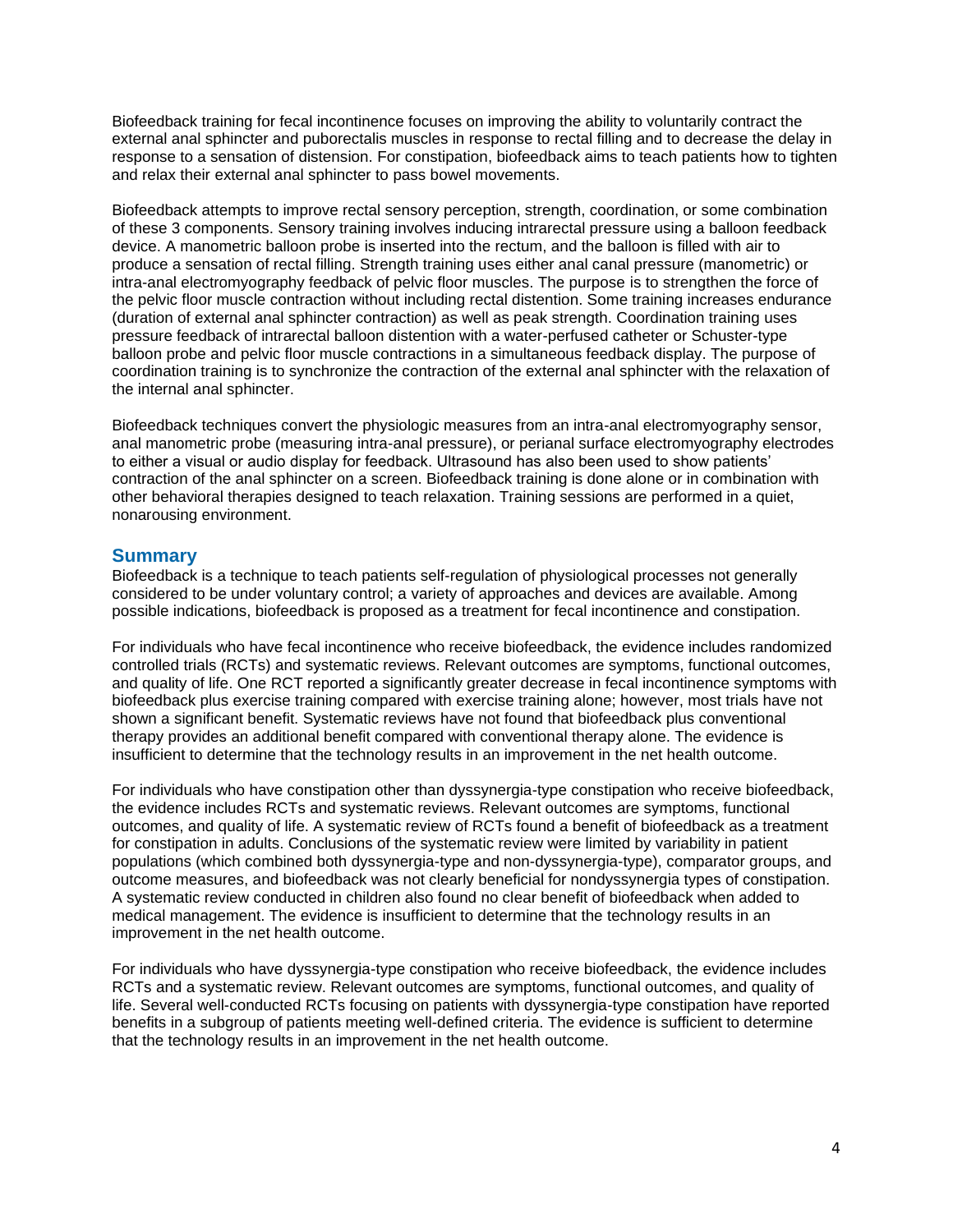# **Policy History**

| <b>Date</b>    | <b>Action</b>                                                                        |
|----------------|--------------------------------------------------------------------------------------|
| 1/2022         | Annual policy review. Description, summary, and references updated. Policy           |
|                | statements unchanged.                                                                |
| 1/2021         | Annual policy review. Description, summary, and references updated. Policy           |
|                | statements unchanged.                                                                |
| 1/2021         | Medicare information removed. See MP #132 Medicare Advantage Management for          |
|                | local coverage determination and national coverage determination reference.          |
| 1/2020         | Annual policy review. Description, summary, and references updated. Policy           |
|                | statements unchanged.                                                                |
| 1/2020         | Clarified coding information.                                                        |
| 1/2019         | Annual policy review. Description, summary, and references updated. Policy           |
|                | statements unchanged.                                                                |
| 12/2016        | Annual policy review. New references added.                                          |
| 1/2016         | Annual policy review. New references added.                                          |
| 3/2015         | Annual policy review. New references added.                                          |
| 5/2014         | Updated Coding section with ICD10 procedure and diagnosis codes, effective           |
|                | 10/2015                                                                              |
| 4/2014         | Annual policy review. New references added.                                          |
| 1/2014         | Coding information clarified.                                                        |
| 7/2013         | Annual policy review. New medically necessary indications described; investigational |
|                | statement on constipation modified. Effective 7/1/2013.                              |
| 11/2011-4/2012 | Medical policy ICD 10 remediation: Formatting, editing and coding updates.           |
|                | No changes to policy statements.                                                     |
| 10/2011        | Reviewed - Medical Policy Group - Gastroenterology, Nutrition and Organ              |
|                | Transplantation. No changes to policy statements.                                    |
| 1/21/2011      | New policy effective 1/21/2011 describing covered and non-covered indications.       |

# <span id="page-4-0"></span>**Information Pertaining to All Blue Cross Blue Shield Medical Policies**

Click on any of the following terms to access the relevant information:

[Medical Policy Terms of Use](http://www.bluecrossma.org/medical-policies/sites/g/files/csphws2091/files/acquiadam-assets/Medical_Policy_Terms_of_Use_prn.pdf) [Managed Care Guidelines](http://www.bluecrossma.org/medical-policies/sites/g/files/csphws2091/files/acquiadam-assets/Managed_Care_Guidelines_prn.pdf) [Indemnity/PPO Guidelines](http://www.bluecrossma.org/medical-policies/sites/g/files/csphws2091/files/acquiadam-assets/Indemnity_and_PPO_Guidelines_prn.pdf) [Clinical Exception Process](http://www.bluecrossma.org/medical-policies/sites/g/files/csphws2091/files/acquiadam-assets/Clinical_Exception_Process_prn.pdf) [Medical Technology Assessment Guidelines](http://www.bluecrossma.org/medical-policies/sites/g/files/csphws2091/files/acquiadam-assets/Medical_Technology_Assessment_Guidelines_prn.pdf)

<span id="page-4-1"></span>**References**

- 1. Food and Drug Administration. Biofeedback device. 21 CFR 882.5050 (1998).
- 2. Vonthein R, Heimerl T, Schwandner T, et al. Electrical stimulation and biofeedback for the treatment of fecal incontinence: a systematic review. Int J Colorectal Dis. Nov 2013; 28(11): 1567-77. PMID 23900652
- 3. Norton C, Cody JD. Biofeedback and/or sphincter exercises for the treatment of faecal incontinence in adults. Cochrane Database Syst Rev. Jul 11 2012; (7): CD002111. PMID 22786479
- 4. Enck P, Van der Voort IR, Klosterhalfen S. Biofeedback therapy in fecal incontinence and constipation. Neurogastroenterol Motil. Nov 2009; 21(11): 1133-41. PMID 19566591
- 5. Jelovsek JE, Markland AD, Whitehead WE, et al. Controlling faecal incontinence in women by performing anal exercises with biofeedback or loperamide: a randomised clinical trial. Lancet Gastroenterol Hepatol. Sep 2019; 4(9): 698-710. PMID 31320277
- 6. Heymen S, Scarlett Y, Jones K, et al. Randomized controlled trial shows biofeedback to be superior to pelvic floor exercises for fecal incontinence. Dis Colon Rectum. Oct 2009; 52(10): 1730-7. PMID 19966605
- 7. Brazzelli M, Griffiths PV, Cody JD, et al. Behavioural and cognitive interventions with or without other treatments for the management of faecal incontinence in children. Cochrane Database Syst Rev. Dec 07 2011; (12): CD002240. PMID 22161370